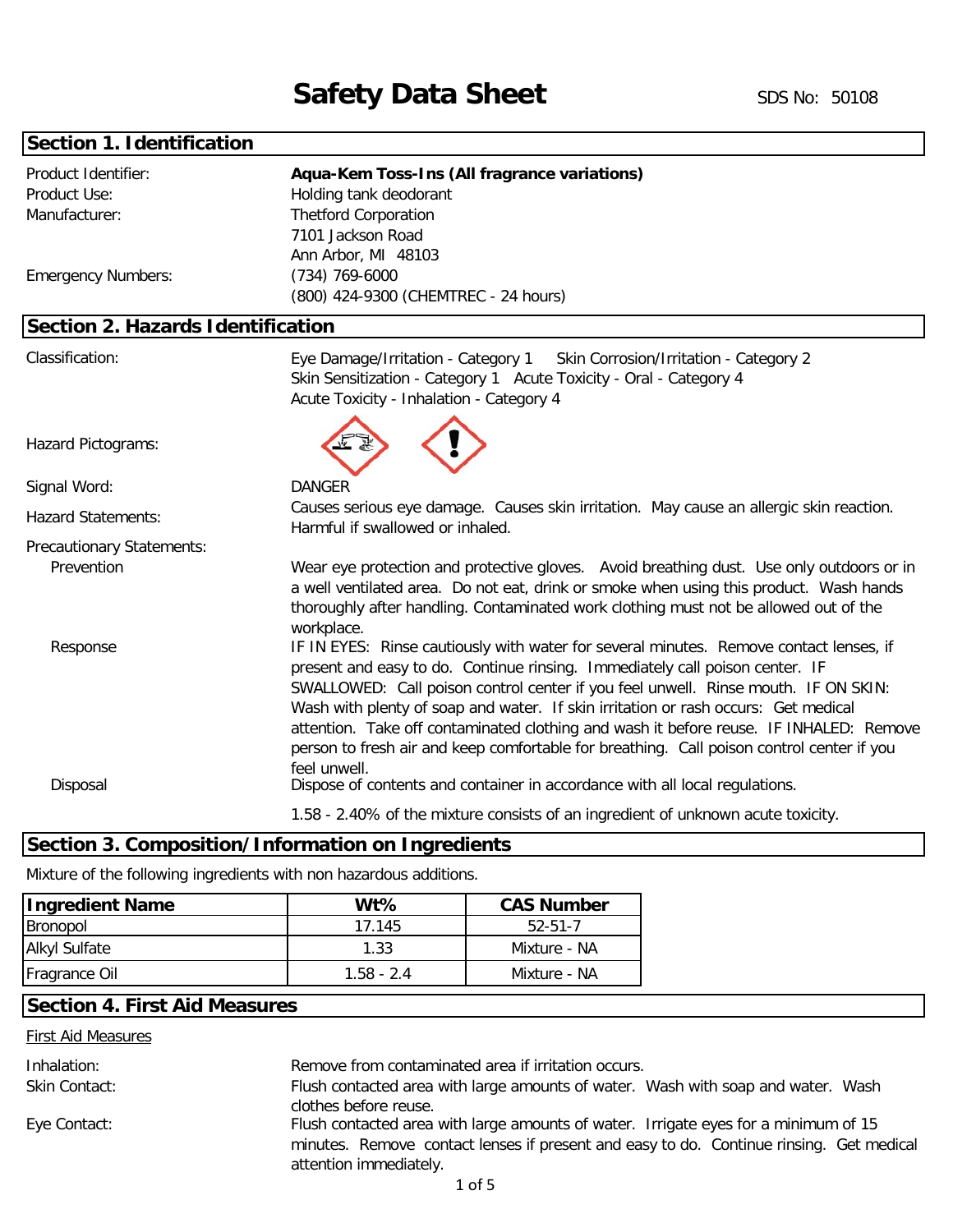| Ingestion:                                                 | Do not induce vomiting. Drink large amounts of water. Contact a physician.                                                                               |
|------------------------------------------------------------|----------------------------------------------------------------------------------------------------------------------------------------------------------|
| <b>Potential Acute Health Effects</b>                      |                                                                                                                                                          |
| Inhalation:<br>Skin Contact:<br>Eye Contact:<br>Ingestion: | Dust may cause respiratory irritation.<br>Causes irritation. May cause an allergic skin reaction.<br>Causes serious eye damage.<br>Harmful if swallowed. |
| <b>Potential Over-Exposure Symptoms</b>                    |                                                                                                                                                          |
| Inhalation:                                                | May be harmful if inhaled.                                                                                                                               |
| Skin Contact:                                              | Corrosive with symptoms of redness, itching, swelling, burns and possible permanent<br>damage.                                                           |
| Eye Contact:                                               | Corrosive with symptoms of tearing, redness swelling, burns and possible permanent<br>damage.                                                            |
| Ingestion:                                                 | May cause coughing, burning, abdominal pain, vomiting, nausea, and diarrhea. May<br>elevate blood pressure.                                              |
| Potential Chronic Health Effects                           |                                                                                                                                                          |
| Inhalation:                                                | Once sensitized, a severe allergic reaction may occur when subsequently exposed to very<br>low levels.                                                   |

## **Section 5. Fire-Fighting Measures**

Specific hazards arising from the chemical: None known Hazardous thermal decomposition products: Special protective actions for fire-fighters: None Special protective equipment for fire-fighters: None

Extinguishing Media: Water, dry chemical, carbon dioxide or foam Oxides of carbon, oxides of nitrogen, halogenated compounds.

## **Section 6. Accidental Release Measures**

Personal precautions, protective equipment and emergency procedures

Wear appropriate personal clothing. Eliminate sources of ignition. Avoid inhalation and ventilate area. Sweep up spills. Place in closed containers for disposal. Mop area with plenty of clean, cold water.

Method and materials for containment and clean up

Use spark-proof tools and explosion-proof equipment. Dispose of in accordance with federal, state, and local regulations. Avoid release into the environment.

#### Precautions for safe handling: Conditions for safe storage: **Section 7. Handling and Storage** Do not store above 100°F (38°C). Keep container closed when not in use. Separate from Do not get in eyes or on skin. Do not inhale dust. Wash thoroughly after handling.

strong acids, strong oxidizers, and powdered aluminum.

## **Section 8. Exposure Control/Personal Protection**

### Occupational Exposure Limits

| Some ingredients treated by OSHA as "Particulate Not Otherwise Classified" (PNOR). |                   |  |
|------------------------------------------------------------------------------------|-------------------|--|
| OSHA/PEL (total dust):                                                             | $15 \text{ mg/m}$ |  |
| OSHA/PEL (respirable dust):                                                        | $5 \text{ mg/m}$  |  |

### Appropriate Engineering Controls

Maintain adequate ventilation. Use local exhaust ventilation or other engineering controls to keep worker exposure to airborne contaminants below any recommended or statutory limits. Use explosion-proof equipment if high dust/air concentrations are possible.

Personal Protection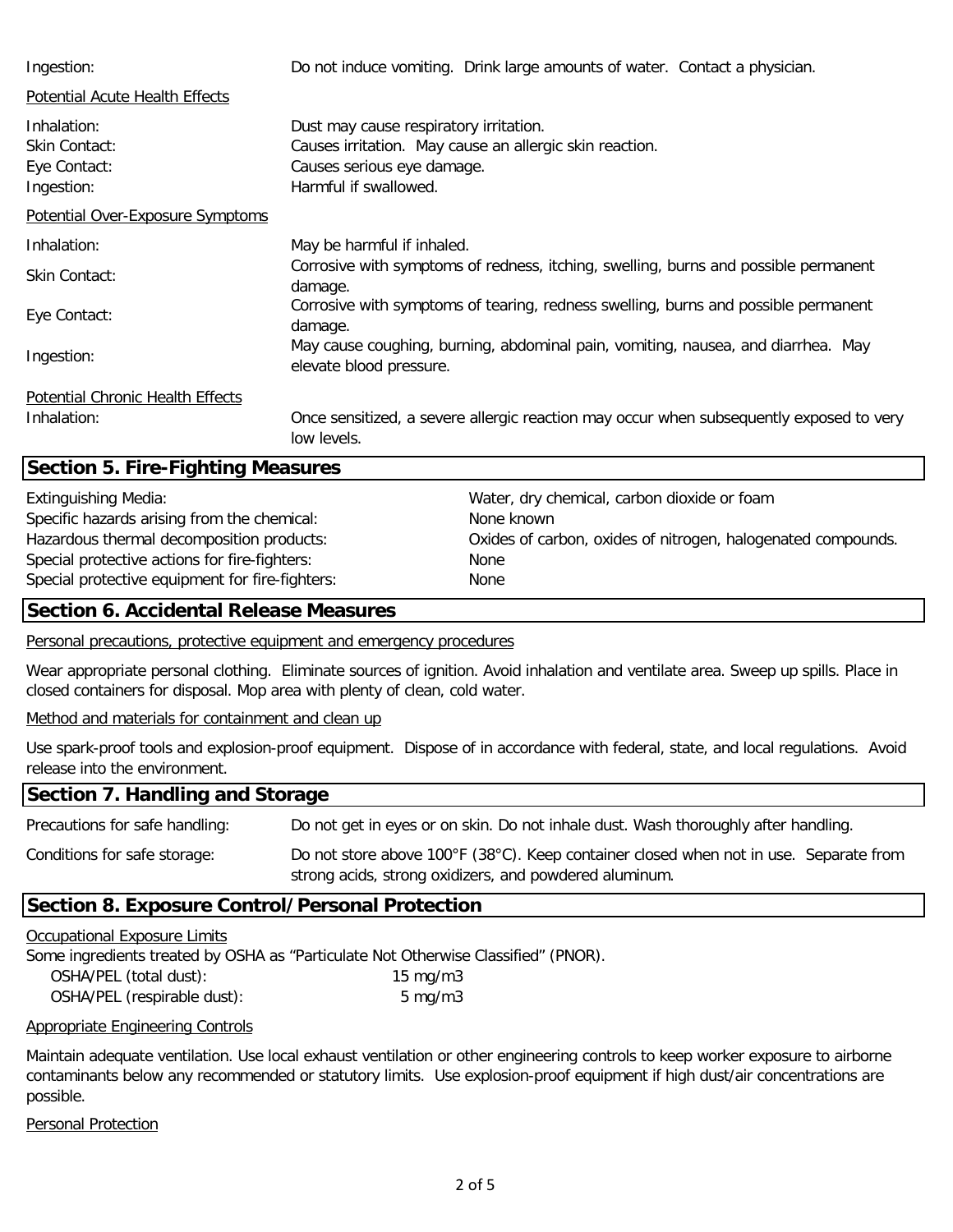| <b>Respiratory Protection:</b> | NIOSH approved respirator with N95 cartridge may be permissible where airborne<br>concentrations exceed exposure limits.                                                                                                                 |
|--------------------------------|------------------------------------------------------------------------------------------------------------------------------------------------------------------------------------------------------------------------------------------|
| <b>Skin Protection:</b>        | Rubber gloves                                                                                                                                                                                                                            |
| Eye/Face Protection:           | Safety glasses or goggles                                                                                                                                                                                                                |
| <b>Hygiene Measures:</b>       | Wash hands thoroughly after handling especially before eating, drinking and smoking.<br>Wash contaminated clothing before reuse. Do not allow contaminated clothing to leave the<br>workplace. Have eyewash and safety shower available. |

| <b>Section 9. Physical and Chemical Properties</b> |                 |                                           |                  |  |
|----------------------------------------------------|-----------------|-------------------------------------------|------------------|--|
| <b>Physical State:</b>                             | Solid, granules | <b>Upper/Lower Explosive Limits:</b>      | Not available    |  |
| Color:                                             | Blue            | Vapor Pressure:                           | Not available    |  |
| Odor:                                              | Characteristic  | Vapor Density:                            | Not available    |  |
| Odor Threshold:                                    | Not available   | <b>Specific Gravity:</b>                  | Not applicable   |  |
| pH (10% solution)                                  | $5 - 7$         | <b>Bulk Density:</b>                      | 68 - 71 lb/cu ft |  |
| Melting Point:                                     | Not available   | Solubility:                               | 95% soluble      |  |
| Freezing Point:                                    | Not applicable  | Partition coefficient<br>n-octanol/water: | Not applicable   |  |
| <b>Boiling Point:</b>                              | Not applicable  |                                           |                  |  |
| Flash Point:                                       | Not available   | Auto-ignition Temperature:                | Not available    |  |
| <b>Evaporation Rate:</b>                           | Not available   | Decomposition Temperature:                | Not available    |  |
| Flammability:                                      | Not available   | Viscosity:                                | Not applicable   |  |
| Section 10. Stability and Reactivity               |                 |                                           |                  |  |

| Reactivity:                         | No specific test data available on finished product.                                                                            |
|-------------------------------------|---------------------------------------------------------------------------------------------------------------------------------|
| <b>Chemical Stability:</b>          | The product is stable.                                                                                                          |
| Possibility of Hazardous Reactions: | Under normal conditions of storage and use hazardous reactions<br>will not occur.                                               |
| Conditions to Avoid:                | Elevated temperatures.                                                                                                          |
| Incompatible Materials:             | Strong acids. Strong oxidizers. Corrosive to metals when wet.                                                                   |
| Hazardous Decomposition Products:   | Thermal decomposition may produce oxides of carbon and<br>sodium. May evolve Chlorine gas when in contact with strong<br>acids. |

## **Section 11. Toxicological Information**

Information on the likely routes of exposure: Dermal contact. Eye contact. Inhalation. Ingestion.

Potential Acute Health Effects Inhalation: May give off dust that is irritating to the respiratory system. Skin Contact: Causes skin irritation. May cause allergic skin reaction. Eye Contact: Causes serious eye damage. Ingestion: **Harmful if swallowed.** Symptoms Related to the Physical, Chemical and Toxicological Characteristics Inhalation: Dust causes coughing and irritation of the respiratory system. Skin Contact: Eye Contact: Ingestion: Corrosive with symptoms of redness, itching, swelling, burns and possible permanent Corrosive with symptoms of tearing, redness swelling, burns and possible permanent May cause coughing, burning, abdominal pain, vomiting, nausea, and diarrhea. May elevate blood pressure.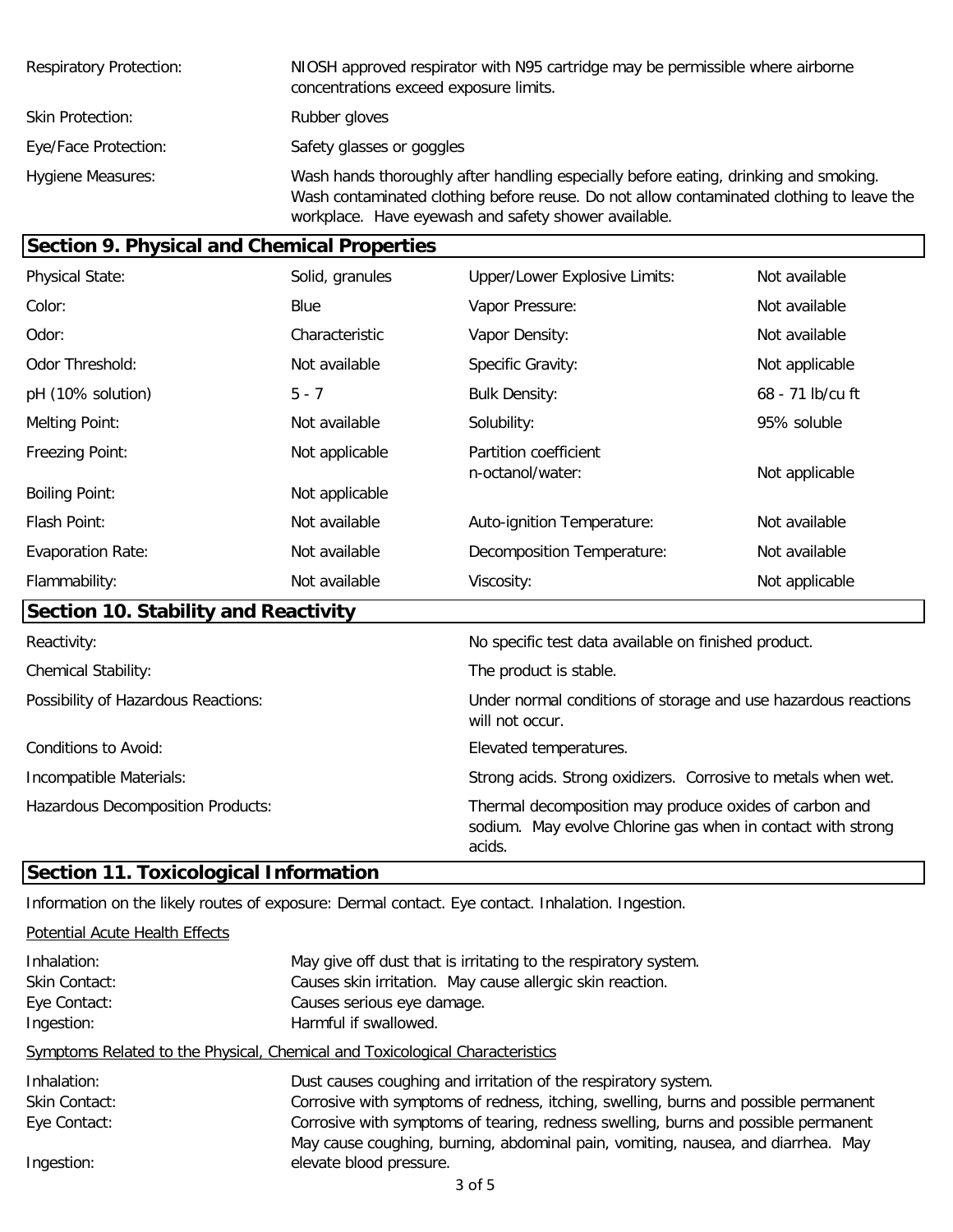| <b>Potential Chronic Health Effects</b>                                             |                                                                                                                        |                                                                               |  |  |
|-------------------------------------------------------------------------------------|------------------------------------------------------------------------------------------------------------------------|-------------------------------------------------------------------------------|--|--|
| Short Term Exposure<br>Potential immediate effects:                                 | Possible eye injury from contact.                                                                                      |                                                                               |  |  |
| Long Term Exposure                                                                  |                                                                                                                        |                                                                               |  |  |
| Potential delayed effects:                                                          | May cause allergic skin reaction.                                                                                      |                                                                               |  |  |
| General:                                                                            | Repeated contact may cause dryness of the skin.                                                                        |                                                                               |  |  |
| Carcinogenicity:                                                                    |                                                                                                                        | Ingredients not listed by ACGIH, IARC, NIOSH, NTP OR OSHA.                    |  |  |
| Mutagenicity:                                                                       | No known significant effects or critical hazards.                                                                      |                                                                               |  |  |
| Teratogenicity:                                                                     | No known significant effects or critical hazards.                                                                      |                                                                               |  |  |
| Developmental Effects:                                                              | No known significant effects or critical hazards.                                                                      |                                                                               |  |  |
| <b>Fertility Effects:</b>                                                           | No known significant effects or critical hazards.                                                                      |                                                                               |  |  |
| <b>Information on Toxicological Effects</b><br><b>Acute Toxicity</b><br>Components: | Ingestion may result in high blood pressure.                                                                           |                                                                               |  |  |
|                                                                                     | LD50 Oral                                                                                                              | 305 mg/kg (rat)                                                               |  |  |
| Bronopol                                                                            | LD50 Dermal<br>LC50 Inhalation                                                                                         | >2000 mg/kg (rat)<br>800 mg/m <sup>3</sup> (rat) (Dusts and mists)            |  |  |
| <b>Alkyl Sulfate</b>                                                                |                                                                                                                        | Of low toxicity after single ingestion                                        |  |  |
| Respiratory or skin sensitization                                                   |                                                                                                                        |                                                                               |  |  |
| Respiratory sensitization                                                           | Not available.                                                                                                         |                                                                               |  |  |
| Skin sensitization                                                                  | May cause allergic skin reaction.                                                                                      |                                                                               |  |  |
| Carcinogenicity:                                                                    |                                                                                                                        | Not recognized as carcinogenic by Research Agencies (IARC, NTP, OSHA, ACGIH). |  |  |
| Mutagenicity:                                                                       | No data available to indicate product or any components present at greater than 0.1% are<br>mutagenic or genotoxic.    |                                                                               |  |  |
| Reproductive Toxicity:                                                              | No data available to indicate product or any components present at greater than 0.1%<br>presents reproductive hazards. |                                                                               |  |  |
| Specific target organ toxicity -<br>single exposure:                                | None                                                                                                                   |                                                                               |  |  |
| <b>Aspiration hazard</b>                                                            |                                                                                                                        | Due to the physical form of the product it is not an aspiration hazard        |  |  |
| Acute toxicity estimates (ATE)                                                      |                                                                                                                        |                                                                               |  |  |
| Route                                                                               | ATE value                                                                                                              |                                                                               |  |  |
| Oral<br>Inhalation (dust)                                                           | $\overline{1311}$ mg/kg<br>4.68 mg/l                                                                                   |                                                                               |  |  |
| <b>Section 12. Ecological Information</b>                                           |                                                                                                                        |                                                                               |  |  |
| <b>Toxicity</b>                                                                     | <b>Aquatic Acute Category 2</b>                                                                                        |                                                                               |  |  |

| <b>Components</b>    |                    |                                               |
|----------------------|--------------------|-----------------------------------------------|
|                      | EC50 Algae         | $0.4$ mg/l 72 hours                           |
|                      | EC50 Daphnia magna | 1.08 mg/l 48 hours                            |
| <b>Bronopol</b>      | EC50 Daphnia magna | $1.1$ mg/l 48 hours                           |
|                      | IC50 Algae         | 0.11 mg/l 72 hours (Scenedesmus subspicatus)  |
|                      | LC50 Fresh water   | 8.6 mg/l 96 hours (Fish - Danio rerio)        |
|                      | LC50 Fish          | $ >1 - \leq 10$ mg/l (Leuciscus idus)         |
| <b>Alkyl Sulfate</b> | EC5O Daphnia magna | $>1 - 10$ mg/l                                |
|                      | EC50 Algae         | $>10 \leq 100$ mg/l (Scenedesmus subspicatus) |